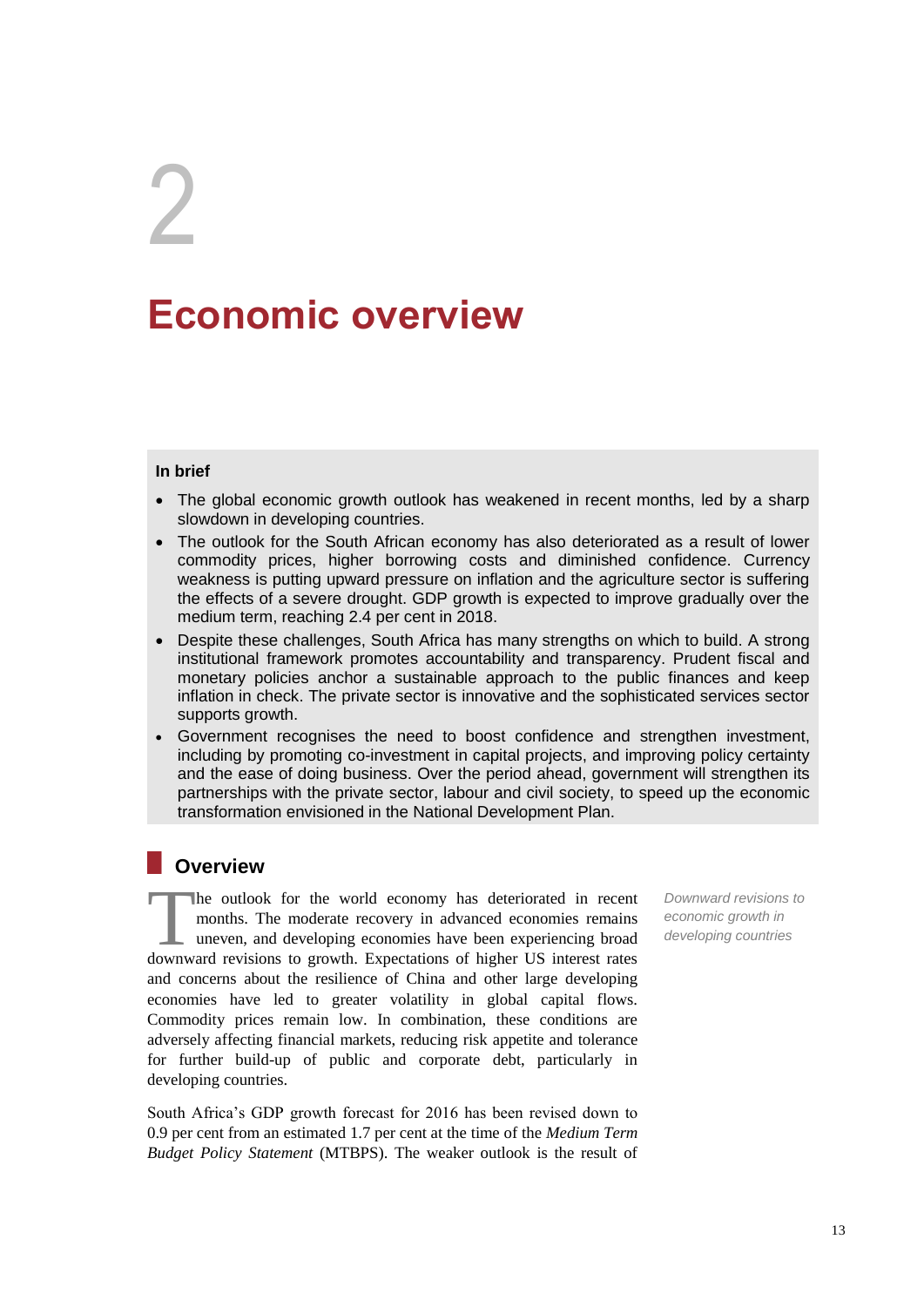*Reforms under way to encourage private investment*

*Fiscal measures over medium term to narrow budget deficit*

*Global economic growth projection lowered to 3.4 per cent*

lower commodity prices, higher borrowing costs, diminished business and consumer confidence, and drought.

Although GDP growth is forecast to remain subdued in 2016 and 2017, improved global conditions and rising confidence are expected to result in a moderate improvement in economic growth by 2018.

Government is strengthening its collaboration with the private sector, labour and civil society, to speed up implementation of the structural reforms set out in the National Development Plan. Public-sector infrastructure spending over the medium term is expected to total R865.4 billion. Government intends to roll out major partnerships with independent power producers in gas and coal over the next several years, boosting investment and energy supply. Several regulatory reforms will encourage greater private investment and improve the ease of doing business.

These and other measures are needed to enable the economy to grow more rapidly as economic conditions improve. Over the medium term, fiscal measures to narrow the budget deficit and stabilise the growth of public debt, complemented by the inflation-targeting framework, will contribute to renewed confidence and greater investment.

### **Global economic outlook**

In January of this year the International Monetary Fund (IMF) lowered its 2016 projection for global economic growth from 3.6 per cent to 3.4 per cent, following growth of 3.1 per cent in 2015. Global trade forecasts have also been reduced. Risks remain that growth could be even lower. Developed economies, which are generally more insulated from the negative effects of commodity price shocks, continue to expand at a moderate pace, but progress is uneven.

| <b>Region/country</b>                     | 2014                         | 2015   | 2016             | 2017 | 2014                         | 2015 | 2016 | 2017 |
|-------------------------------------------|------------------------------|--------|------------------|------|------------------------------|------|------|------|
| Percentage                                | GDP projections <sup>1</sup> |        |                  |      | CPI projections <sup>2</sup> |      |      |      |
| World                                     | 3.4                          | 3.1    | 3.4              | 3.6  | 3.5                          | 3.3  | 3.4  | 3.6  |
| <b>Advanced economies</b>                 | 1.8                          | 1.9    | 2.1              | 2.1  | 1.4                          | 0.3  | 1.2  | 1.7  |
| <b>United States</b>                      | 2.4                          | 2.5    | 2.6              | 2.6  | 1.6                          | 0.1  | 1.1  | 1.8  |
| Euro area                                 | 0.9                          | 1.5    | 1.7              | 1.7  | 0.4                          | 0.2  | 1.0  | 1.3  |
| United Kingdom                            | 2.9                          | 2.2    | $2.2\phantom{0}$ | 2.2  | 1.5                          | 0.1  | 1.5  | 2.0  |
| Japan                                     | 0.0                          | 0.6    | 1.0              | 0.3  | 2.7                          | 0.7  | 0.4  | 1.6  |
| <b>Emerging markets and</b>               | 4.6                          | 4.0    | 4.3              | 4.7  | 5.1                          | 5.6  | 5.1  | 4.9  |
| developing economies                      |                              |        |                  |      |                              |      |      |      |
| <b>Brazil</b>                             | 0.1                          | $-3.8$ | $-3.5$           | 0.0  | 6.3                          | 8.9  | 6.3  | 5.2  |
| Russia                                    | 0.6                          | $-3.7$ | $-1.0$           | 1.0  | 7.8                          | 15.8 | 8.6  | 7.3  |
| India                                     | 7.3                          | 7.3    | 7.5              | 7.5  | 5.9                          | 5.4  | 5.5  | 5.4  |
| China                                     | 7.3                          | 6.9    | 6.3              | 6.0  | 2.0                          | 1.5  | 1.8  | 2.2  |
| <b>Sub-Saharan Africa</b>                 | 5.0                          | 3.5    | 4.0              | 4.7  | 6.4                          | 6.9  | 7.3  | 6.7  |
| South Africa                              | 1.5                          | 1.3    | 0.7              | 1.8  | 6.1                          | 4.8  | 5.9  | 5.6  |
| South Africa (National Treasury forecast) | 1.5                          | 1.3    | 0.9              | 1.7  | 6.1                          | 4.6  | 6.8  | 6.3  |

**Table 2.1 Annual percentage change in GDP and consumer price inflation in selected regions/countries, IMF forecasts, 2014 – 2017**

*1. IMF World Economic Outlook Update, January 2016*

*2. IMF World Economic Outlook, October 2015*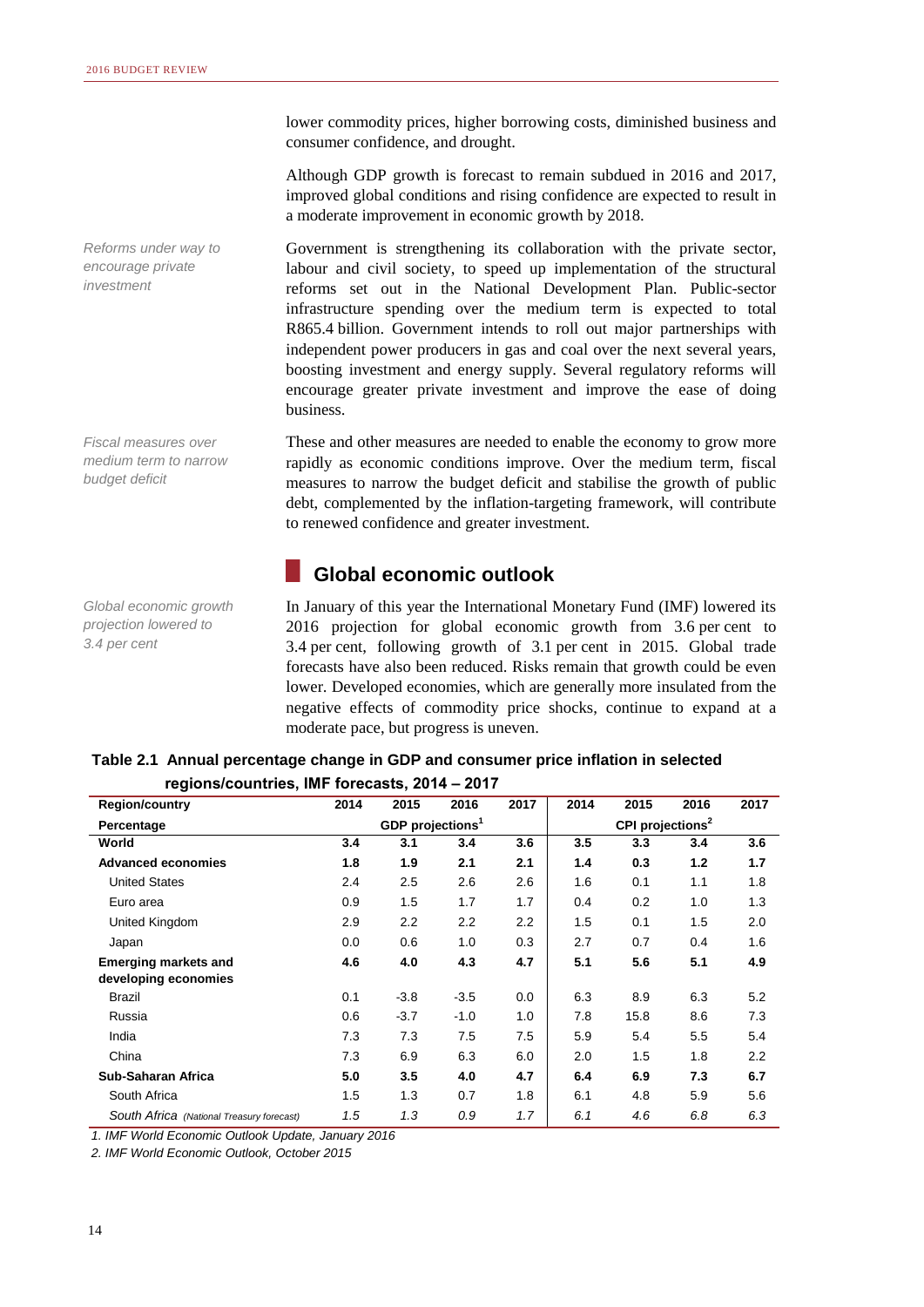Economic forecasts for some of the largest developing economies have been revised down. China's shift towards greater domestic consumption and less debt-fuelled investment has reduced headline growth in the world's second-largest economy and, as a consequence, global growth and commodity prices. Brazil and Russia are forecast to remain in recession in 2016 as low commodity prices prompt painful economic adjustments. Oil prices have fallen by 50 per cent since December 2014 and are now at levels last seen in 2004. Gold and platinum have reversed the gains made since 2010; in US dollar terms, they are now 10 per cent and 30 per cent lower respectively than a year ago.

The growing importance of developing markets for the global economy has widened their impact: the World Bank estimates that a one percentage point decline in growth in the BRICS countries (Brazil, Russia, India, China and South Africa) can reduce near-term global growth by up to 0.4 percentage points.

GDP growth in sub-Saharan Africa is expected to reach 4 per cent in 2016, up from 3.5 per cent in 2015. Although it remains one of the world's fastest-growing regions, low commodity prices and higher borrowing costs have reduced growth expectations in recent months and created fiscal strains, notably in oil-exporting countries.

Slower growth and weaker risk appetite are resulting in currency depreciation and reduced capital inflows for many developing countries. According to the Institute of International Finance, emerging market capital outflows reached about \$735 billion in 2015. Uncertainty over monetary policy in advanced economies – including the impact of negative real interest rates – will likely contribute to global volatility over the forecast period.

## **The South African economy**

South Africa's GDP growth is expected to slow marginally from 1.5 per cent in 2014 to 1.3 per cent in 2015.

#### **Sector performance**

During 2015 the services sector remained resilient and the mining sector recovered from protracted strikes in 2014. Their performance, however, did not fully offset difficult conditions in agriculture, manufacturing and other secondary sectors.

The services sector – financial and business services, wholesale and retail trade, hotels and restaurants, transport, communications, and community and government services – grew by 1.7 per cent in the first three quarters of 2015, down from 2.2 per cent in 2014. Financial and business services grew by 2.9 per cent over the period on the strength of banking and securities activity. Financial and business services, combined with wholesale and retail trade, increased employment by 0.7 per cent following a 2 per cent increase in 2014. Growth in transport and communications slowed due to subdued domestic demand.

*Oil prices now at levels last seen in 2004*

*Although Africa remains one of world's fastest-growing regions, growth has moderated* 

*Financial and business services grew by 2.9 per cent between 2014 and 2015*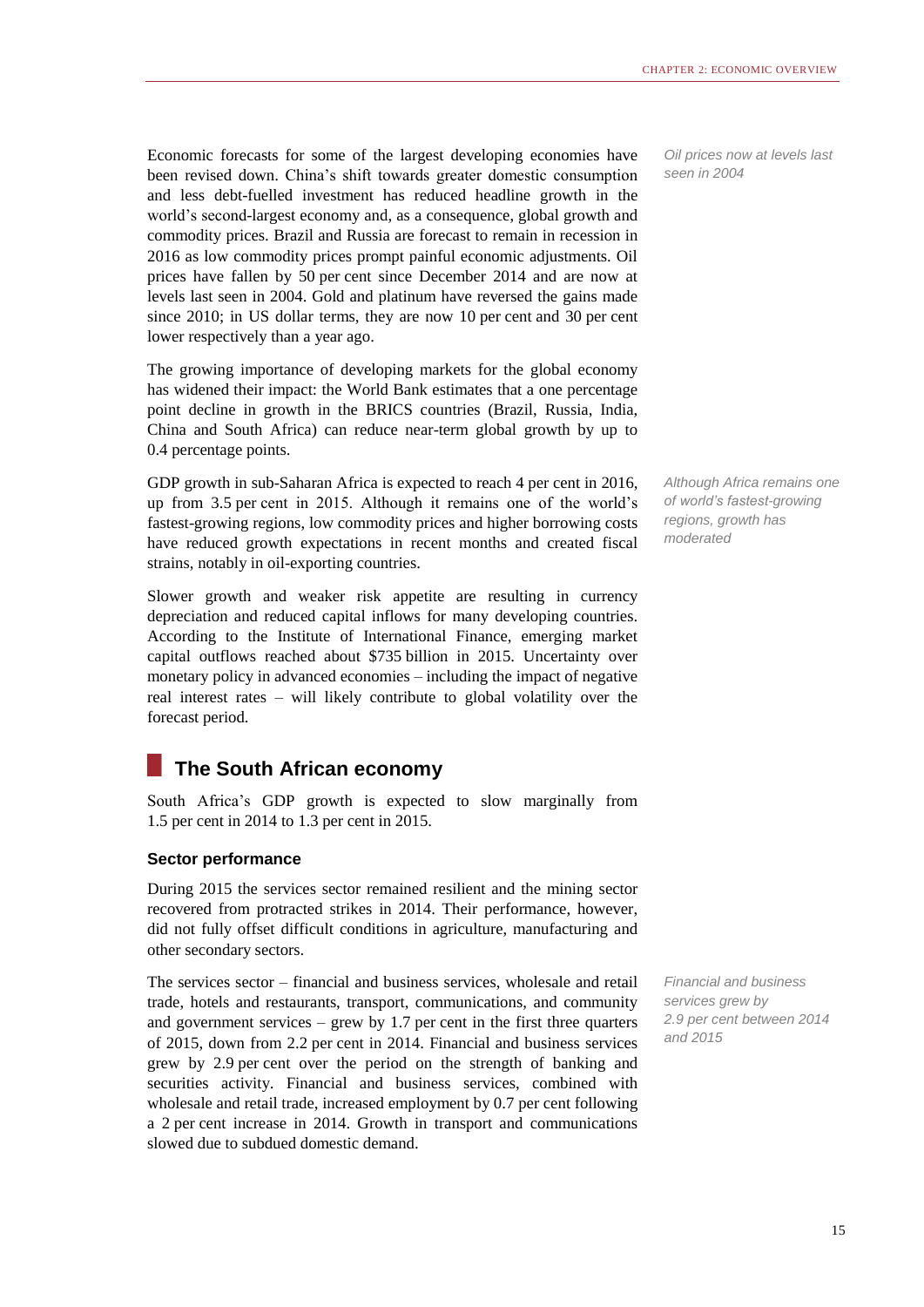

 **Figure 2.1 Contributions to economic growth, 2010 – 2015** 

 *\*2015 figures compare the first three quarters with the first three quarters of 2014 Source: Reserve Bank, National Treasury calculations* 

Moderate household consumption growth, weaker disposable income growth and high indebtedness are expected to reduce growth in services in 2016, particularly in financial and business services, and transport and communications. Tourism, boosted by rand weakness and amended visa regulations, is expected to support growth.

Manufacturing stagnated in 2015, although performance was mixed across industries. Growth was concentrated in subsectors that increased exports, such as dairy, grains and beverages, electrical machinery and motor vehicles. Output in steel and other basic metals, however, which constitute 19.6 per cent of total manufacturing production, fell sharply, reducing total sector growth by 0.6 percentage points. Manufacturing employment declined by 0.7 per cent in the first three quarters of 2015 compared with the same period in 2014. Job losses were largest in basic metals, and wood and paper products; job creation was concentrated in food and beverages.

Weak demand and limited electricity availability are expected to weigh on manufacturing performance until 2017. Steel and basic metals are expected to face difficult trading conditions, including global oversupply, lowering aggregate manufacturing growth. Although aggregate export growth is expected to remain subdued, strong export performance by autos, food and beverages is expected to continue, supported by a weaker exchange rate and growth in developed economies and Africa.

Real value added in the agriculture, forestry and fishing sector contracted by 5.7 per cent over the first three quarters of 2015 compared to the same period in 2014, as drought reduced wheat and maize production. Although maize harvests are expected to decline in 2016, several commodities have enjoyed strong export growth as farmers take advantage of rand weakness to expand into new markets. In 2015, export volumes of tree nuts and berry crops grew by 14.6 and 20.9 per cent respectively. Rand weakness also supported double-digit growth in the export values of deciduous and citrus fruits.

*Growth in steel and other basic metals fell sharply in 2015*

*Farmers taking advantage of rand weakness to expand into new markets*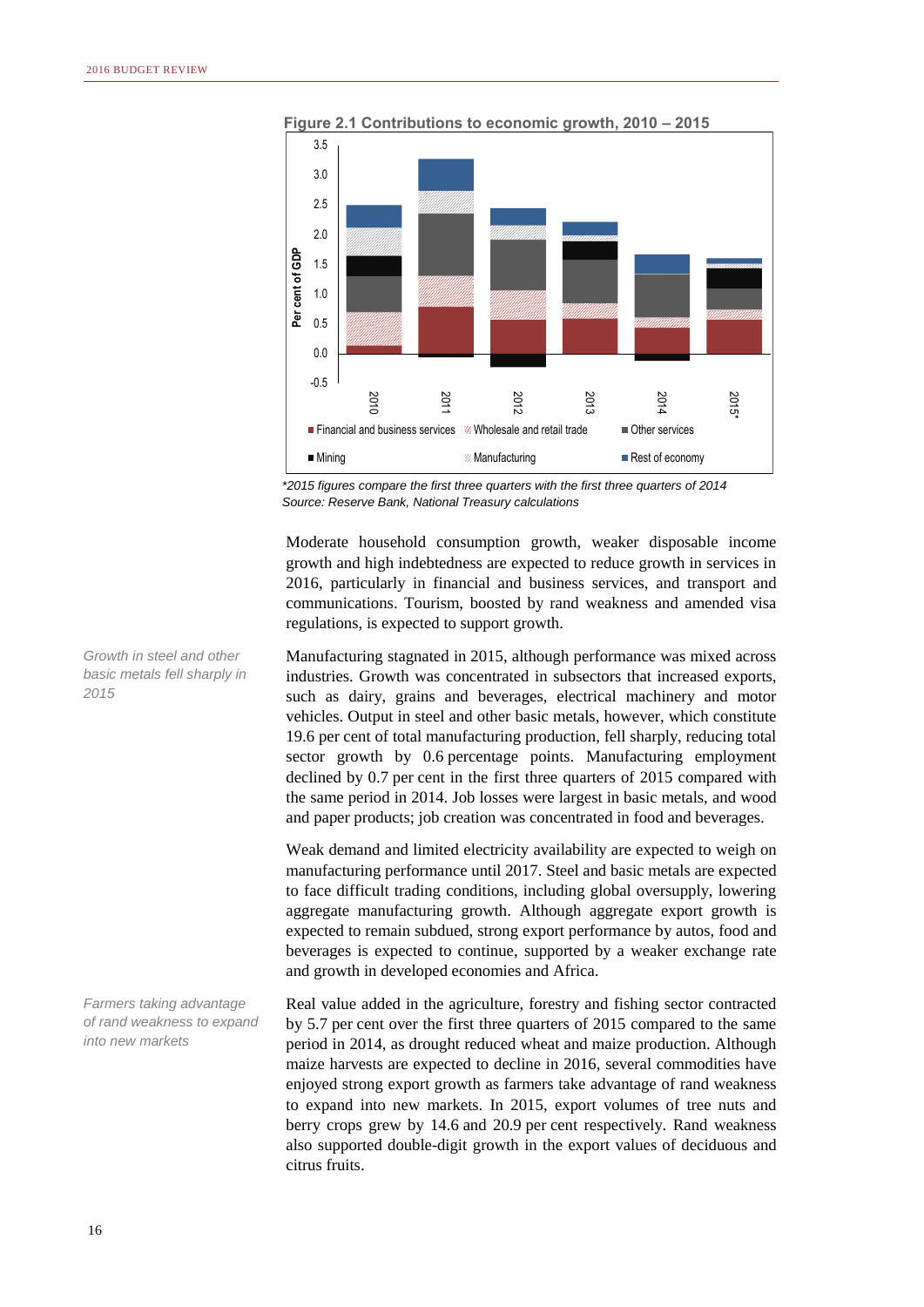Drought will contribute to a difficult operating environment for agriculture in 2016. While efforts to diversify markets are proving successful, employment prospects remain subdued.

Real value added in mining grew by 4.5 per cent during the first three quarters of 2015 compared to the same period in 2014. Output varied widely across subsectors. The recovery of platinum group metals from lengthy strikes in 2014 helped return the sector to positive growth. However, coal, gold and iron ore production declined in response to low commodity prices and rising local costs.

The weaker rand has provided a cushion for mining exporters, but low commodity prices and a high local cost base contributed to a 1.6 per cent decline in mining employment in 2015. Over the medium term, the sector is expected to face a period of consolidation.

#### **Economic growth outlook**

South Africa's GDP growth is forecast to decelerate from 1.3 per cent in 2015 to 0.9 per cent in 2016, improving gradually to 1.7 per cent in 2017 and 2.4 per cent in 2018. Table 2.2 sets out South Africa's macroeconomic performance and projections by calendar year. Chapter 3 presents this data by fiscal year.

|         | Platinum sector recovered |
|---------|---------------------------|
| in 2015 |                           |

*1.6 per cent decline in mining employment in 2015*

| Calendar year                      | 2012    | 2013        | 2014   | 2015            | 2016      | 2017            | 2018      |
|------------------------------------|---------|-------------|--------|-----------------|-----------|-----------------|-----------|
| Percentage change                  |         | Actual      |        | <b>Estimate</b> |           | <b>Forecast</b> |           |
| Final household consumption        | 3.4     | 2.9         | 1.4    | 1.4             | 0.7       | 1.6             | 2.2       |
| Final government consumption       | 3.4     | 3.3         | 1.9    | 0.4             | 1.2       | $-0.2$          | 0.2       |
| Gross fixed capital formation      | 3.6     | 7.6         | $-0.4$ | 1.1             | 0.3       | 1.4             | 2.7       |
| Gross domestic expenditure         | 3.9     | 1.4         | 0.6    | 0.1             | 1.1       | 1.7             | 2.2       |
| Exports                            | 0.1     | 4.6         | 2.6    | 9.5             | 3.0       | 4.6             | 5.2       |
| Imports                            | 6.0     | 1.8         | $-0.5$ | 5.3             | 3.7       | 4.5             | 4.9       |
| Real GDP growth                    | 2.2     | 2.2         | 1.5    | 1.3             | 0.9       | 1.7             | 2.4       |
| GDP inflation                      | 5.5     | 6.0         | 5.8    | 4.0             | 6.7       | 6.3             | 6.0       |
| GDP at current prices (R billion)  | 3 262.5 | 3 5 3 4 . 3 | 3796.5 | 3998.9          | 4 3 0 5.9 | 4 657.5         | 5 0 5 2.8 |
| CPI inflation                      | 5.7     | 5.8         | 6.1    | 4.6             | 6.8       | 6.3             | 5.9       |
| Current account balance (% of GDP) | $-5.0$  | $-5.8$      | $-5.4$ | $-4.1$          | $-4.0$    | $-3.9$          | $-3.9$    |

**Table 2.2 Macroeconomic performance and projections, 2012 – 2018**

*Source: Reserve Bank, National Treasury*

The domestic economy faces a period of low commodity prices, heightened financial market volatility, and diminished consumer and business confidence. Although energy availability improved in 2015, the lack of new connections and uncertainty about future supply continues to hamper investment. While agile, competitive firms have taken advantage of currency depreciation to boost exports, the weaker rand has increased the cost of capital equipment and will have broader inflationary effects.

These factors are expected to ease over the medium term. An upturn in global trade and investment, improved policy certainty, recovering consumer and business confidence, and greater electricity availability in the outer years should support stronger growth.

*Economic growth to rise over medium term as confidence improves*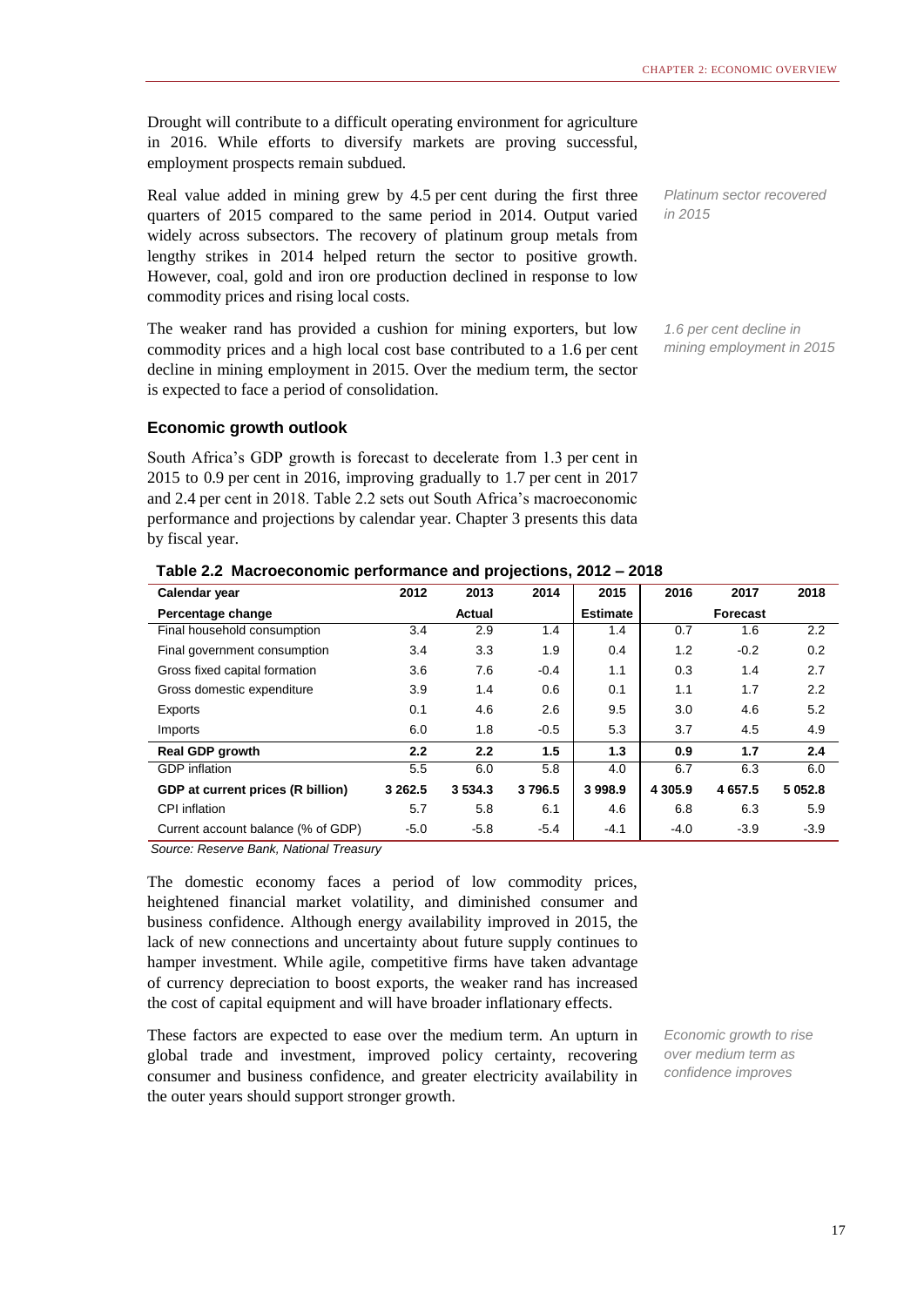#### **Assumptions used in the economic forecast**

In line with government's commitment to transparent budgeting, the National Treasury published key forecast assumptions in the 2015 MTBPS. These assumptions have been updated in light of sharp commodity price declines and are published below. Global growth assumptions are similar to the IMF forecasts in Table 2.1.

| Assumptions underpinning the economic forecast |                 |         |         |                    |         |
|------------------------------------------------|-----------------|---------|---------|--------------------|---------|
| Calendar year                                  | 2014            | 2015    | 2016    | 2017               | 2018    |
| <b>Commodity prices</b>                        | <b>Outcomes</b> |         |         | <b>Projections</b> |         |
| Brent crude (US\$ per barrel)                  | 100             | 54      | 41      | 48                 | 48      |
| Gold (US\$ per ounce)                          | 1 2 6 6         | 1 1 6 1 | 1 0 7 5 | 1 0 8 1            | 1 0 8 1 |
| Platinum (US\$ per ounce)                      | 1 385           | 1 0 5 6 | 859     | 865                | 865     |
| Iron ore (US\$ per ton)                        | 97              | 55      | 38      | 36                 | 36      |
| Coal (US\$ per ton)                            | 72              | 57      | 47      | 46                 | 46      |
|                                                |                 |         |         |                    |         |

*Source: Reserve Bank, IMF, Bloomberg, National Treasury*

#### *Investment*

Gross fixed capital formation rose by 1.2 per cent in the first three quarters of 2015 compared with 0.3 per cent over the same period in 2014, as private-sector investment increased incrementally.



*\* Covers the first three quarters of the year*

*Source: Reserve Bank, National Treasury calculations*

General government investment grew at an annual rate of 6.1 per cent in the first three quarters of 2015, as municipalities continued to invest in roads and other infrastructure. Annual growth in investment by public corporations moderated to 0.6 per cent over the same period, from 2.0 per cent in the first three quarters of 2014.

Annual growth in private investment was only 0.1 per cent for the first three quarters of 2015 due to weak demand and low levels of business confidence. Although credit to businesses grew at a robust 14 per cent in 2015, this was partly a function of operational and cash-flow requirements. Consumer price sensitivity has reduced businesses' ability to pass on cost increases. Annual growth in gross operating surplus excluding community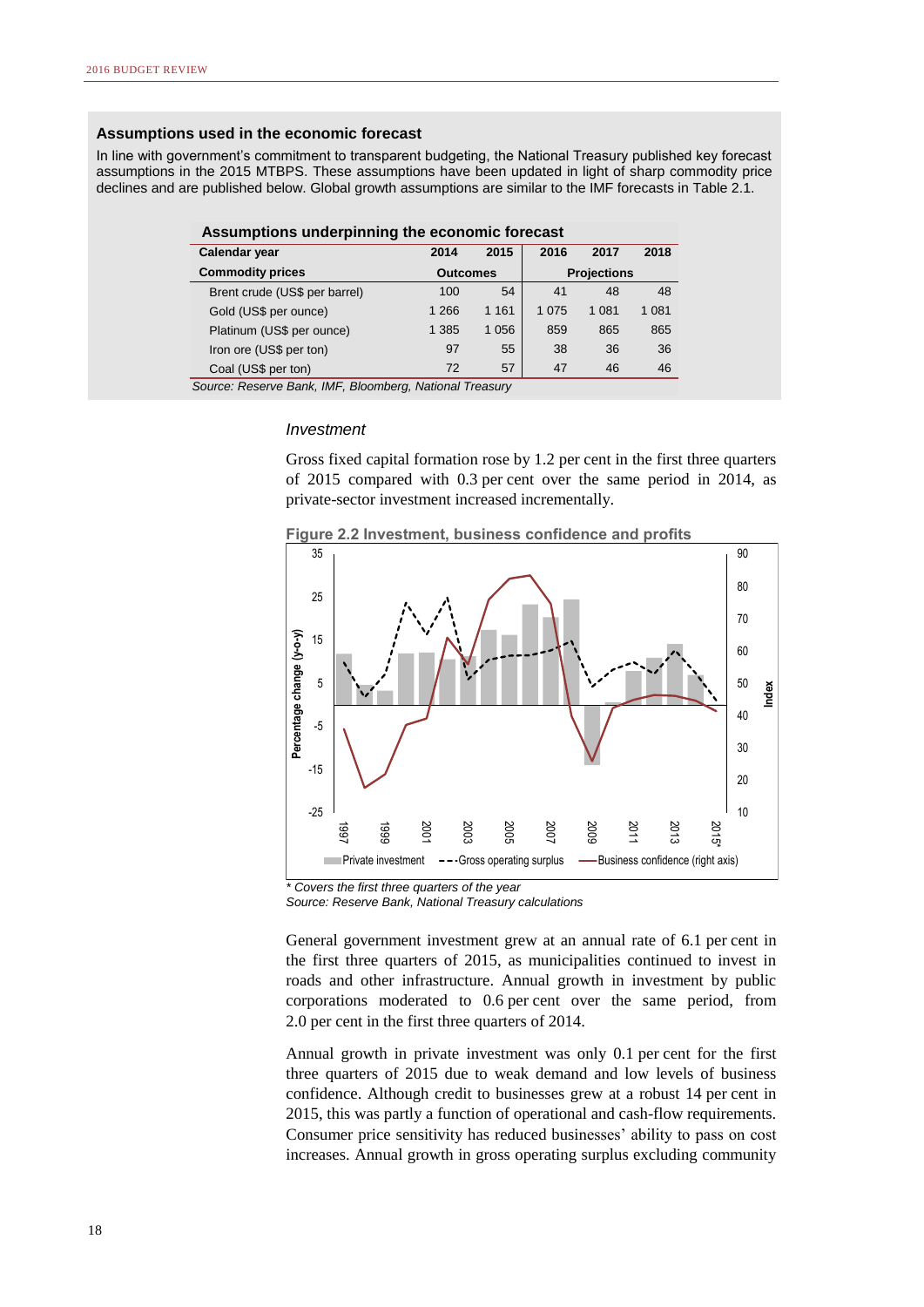and social services slowed to 1.1 per cent in the first three quarters of 2015, from an average of 7.3 per cent between 2010 and 2014.

Investment growth of 0.3 per cent is expected in 2016. Exchange rate depreciation and higher risk premiums have increased the cost of borrowing and imported capital equipment, reducing public and private investment growth more than anticipated at the time of the 2015 MTBPS.

In the short term, general government will be the main driver of investment. Many businesses are likely to delay capital expansion until conditions improve. A moderate increase in global demand and easing domestic constraints should gradually support a rise in investment growth to 2.7 per cent by 2018. If current collaborative efforts by government and business successfully boost confidence, a stronger investment recovery can be expected.

#### *Employment*

Job creation remains one of the most pressing concerns for the economy. Headline employment grew by 3.7 per cent in the first three quarters of 2015. According to Statistics South Africa, 19 000 jobs were created in the formal sector and 273 000 in the informal sector in the first three quarters of 2015. The unemployment rate stood at 25.5 per cent in the third quarter of 2015, with the number of South Africans categorised as long-term unemployed 5.7 per cent higher than in 2014.

*Investment growth of 0.3 per cent expected in 2016*

*Unemployment rate of 25.5 per cent in the third quarter of 2015*

#### **Interpreting labour statistics**

In 2015, Statistics South Africa revised its employment survey samples.

The Quarterly Labour Force Survey (QLFS), used to determine aggregate levels of employment, now reflects 2011 Census results, improving coverage of mining and metro areas. The historical series has not been revised, so recent changes in employment numbers should be treated with caution. For example, the survey shows sharp increases in the number of informal and agricultural workers in 2015.

The Quarterly Employment Survey, used to determine sector trends, now includes an additional 0.5 million workers. Historic values were revised to 2013.





Growth in private-sector employment was concentrated in faster-growing sectors, such as financial and business services. In those industries creating jobs, the pace of remuneration growth outstripped that of employment growth. Given the large number of jobless South Africans and the increasing skills intensity of production, policy interventions to support sectors that can create jobs for low-skilled workers are critical, as are efforts to raise the quality of public education.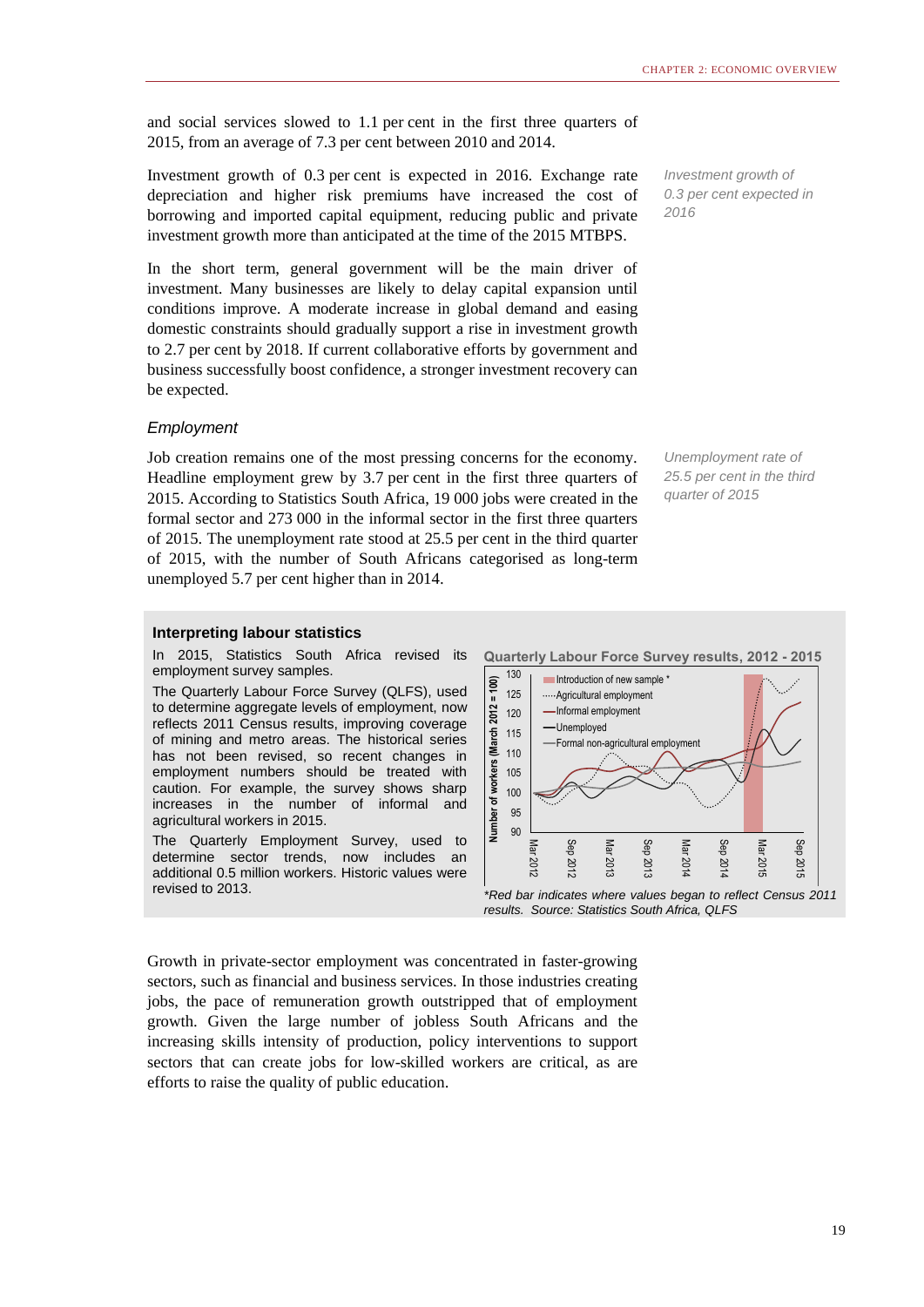#### *Household consumption growth expected to moderate to 0.7 per cent in 2016*

*Lower real government spending due to fiscal consolidation and inflation*

#### *Consumption*

Household consumption expenditure increased by 1.6 per cent in the first three quarters of the year, up from 1.4 per cent in the corresponding period of 2014, supported by lower oil prices.

Over the same period, spending on services, food and clothing grew at a robust pace, but growth in demand for durables has fallen to just 2.2 per cent from 5.3 per cent in 2014, as households cut back on purchases of vehicles, appliances, and computers and related equipment. Higher inflation and weaker employment growth compared to the 2015 MTBPS are expected to reduce household consumption growth to 0.7 per cent in 2016. A gradual improvement alongside employment and income growth is projected in the two outer years of the forecast.

Real government consumption spending is forecast to grow by 1.2 per cent in 2016, before moderating to less than 1 per cent in 2017 and 2018. Fiscal consolidation and higher inflation have resulted in lower real government spending compared to projections made in the 2015 MTBPS.

#### *The rand*

Over the past year the rand has depreciated by 30 per cent against the US dollar. During most of 2015, the rand's depreciation closely tracked that of other developing-country currencies, but diverged from this trend in September, as concerns mounted about South Africa's growth outlook and perceived risks to the fiscal framework. As a result, between September and December 2015, the rand fell 9 per cent against the US dollar, compared with the 2.7 per cent decline over the same period by peer currencies.



#### *Trade*

Exchange rate depreciation can contribute to the price competitiveness of exports, provided that local inflation does not erode the benefits. Although the rand weakened by an average of 5.6 per cent against the currencies of South Africa's major trading partners in 2015, after taking inflation into account, the cost of South African goods rose by 2.0 per cent.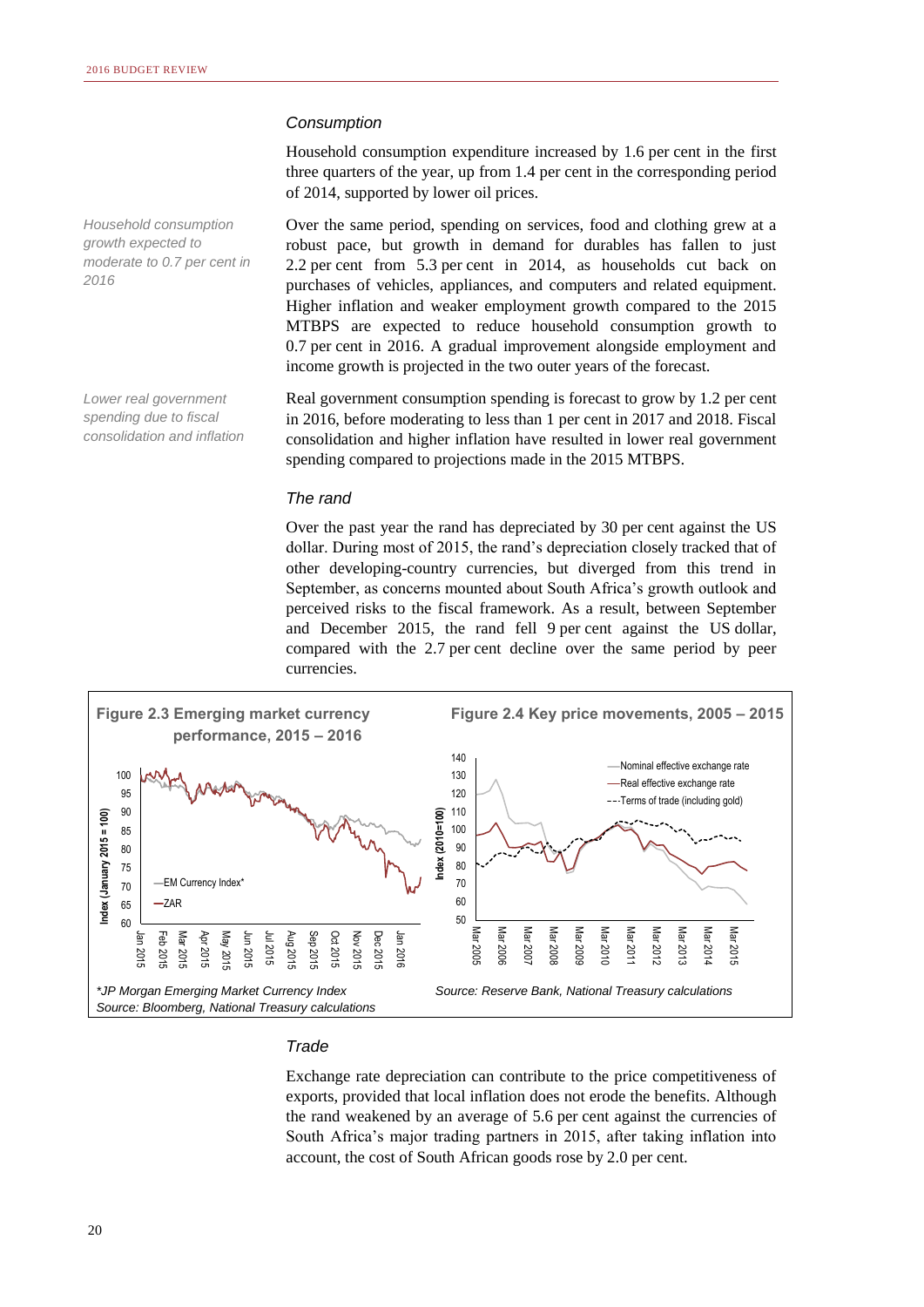*Export growth of 3 per cent* 

*projected for 2016*

Despite this, physical export volumes increased by 10.6 per cent in the first three quarters of the year, as platinum-related exports recovered, and vehicles and transport equipment benefited from stronger US and European demand. Food, beverage and chemical exports to the rest of Africa also grew. More muted export growth of 3 per cent is forecast in 2016, slightly lower than projected in October 2015, owing to reduced demand in Africa and China.

Import volumes grew by 5.6 per cent during the first three quarters of 2015. In 2016, import growth is likely to slow due to sluggish domestic demand and exchange-rate weakness, partly offset by drought-related food imports. Import growth will increase over the forecast period as export growth and local demand rise.

#### *Current account*

During the first three quarters of 2015, the current account deficit narrowed to 4 per cent of GDP from 5.4 per cent in 2014, largely due to an improved trade balance stemming from higher export receipts. The narrowing of the trade deficit in 2015 is expected to be maintained over the forecast period, resulting in an improvement in the current account relative to 2015 MTBPS projections. A further reduction in the current account deficit requires higher domestic savings. Over time, fiscal consolidation and structural reforms should contribute to improved savings.

*Current account deficit will continue to narrow, but further reduction requires higher savings*



**Figure 2.5 Trade and current account balances, 2007 – 2015** 

*Source: Reserve Bank, National Treasury calculations*

The terms of trade deteriorated by 0.1 per cent over the first three quarters of 2015 compared to the same period in 2014, as falling oil prices offset declines in prices for coal, iron ore, gold and platinum. As oil prices rise gradually during 2016, the terms of trade are expected to weaken, before stabilising over the medium term.

The forecast estimates maize imports of about 5 million tons in 2016. Although the National Agricultural Marketing Council's 2016 local production forecasts have recently improved from 4.7 million tons to *About 5 million tons of maize imports forecast in 2016*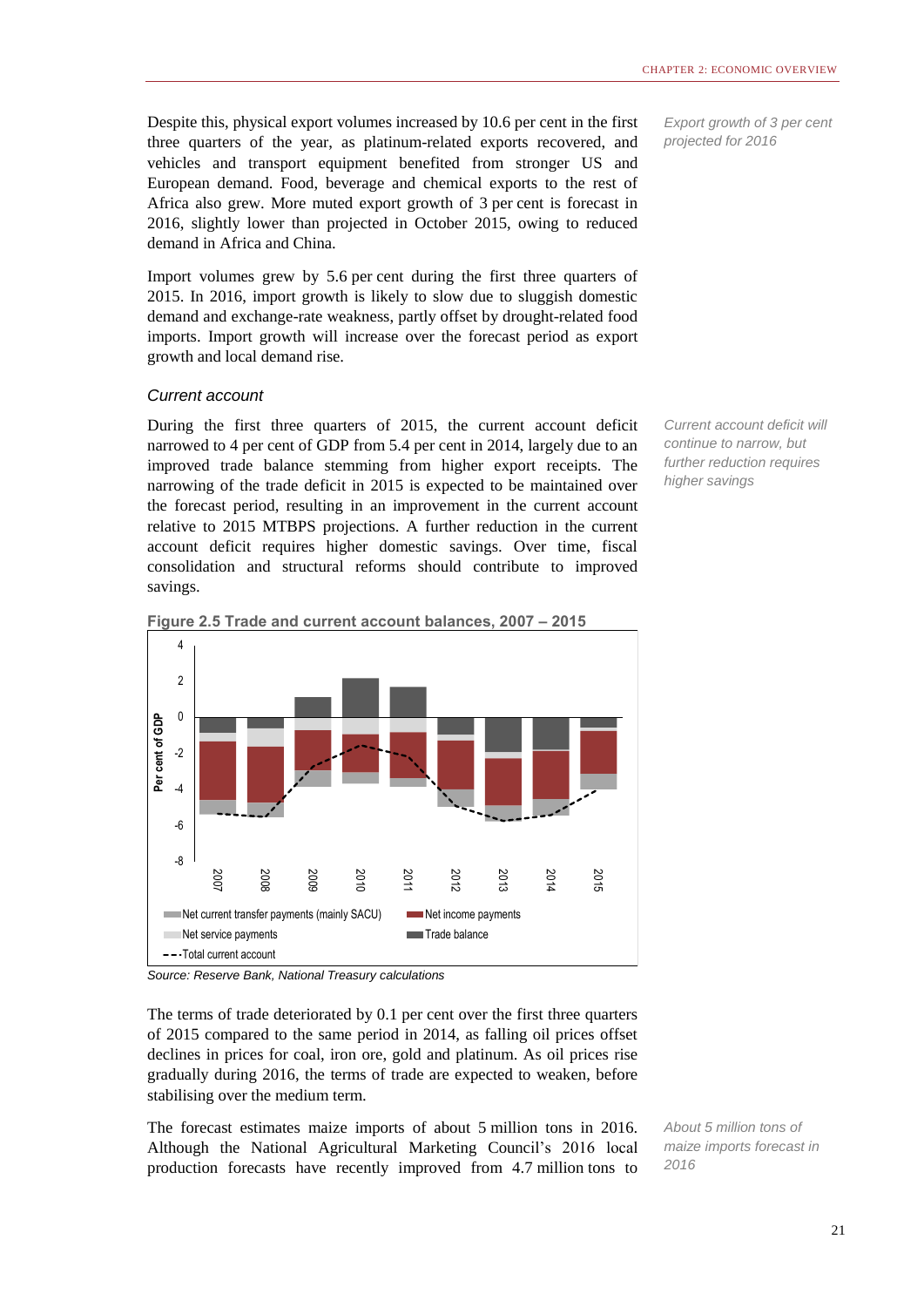*Net portfolio inflows remained strong*

7.4 million tons, there is considerable uncertainty about the amount of crop that each hectare will yield given late planting arising from the drought. Maize imports could cost between R15 billion and R19 billion based on the 2016 Bureau of Food and Agricultural Policy forecast, equivalent to 0.35 to 0.45 per cent of GDP. This is a substantial increase from R2 billion of maize imports in 2015.

#### *Financial account*

South Africa received capital inflows equivalent to 3.8 per cent of GDP in the first three quarters of 2015, compared with 5.9 per cent in 2014. Net portfolio inflows remained strong, particularly in equities, but other investment declined sharply. Foreign direct investment fell as parent companies sold their shareholding in domestic subsidiaries.

| <b>R</b> billion              | 2014    | 2014<br>$Q1 - Q3$ | 2015<br>$Q1 - Q3$ |
|-------------------------------|---------|-------------------|-------------------|
| Net portfolio investment      | 49.1    | 67.2              | 66.3              |
| Net foreign direct investment | $-20.6$ | $-25.8$           | $-21.9$           |
| Net other investment          | 121.8   | 81.0              | 25.7              |
| <b>Financial derivatives</b>  | 16.4    | 11.6              | 4.5               |

#### **Table 2.3 Components of the financial account**

*Source: Reserve Bank*

*South African financial markets will continue to support portfolio inflows* High levels of uncertainty are likely to continue to dampen capital flows to emerging markets. South Africa's deep and liquid financial markets should continue to support portfolio inflows over the forecast period; efforts to support direct investment will be critical in shifting the composition of inflows.

#### *Inflation*

Consumer inflation, which averaged 4.6 per cent in 2015, has resumed an upward trajectory in response to rising food costs and sustained increases in administered prices. To date, the knock-on effect of rand weakness has been muted. Administered price inflation excluding petrol remained elevated at 8.4 per cent in the second half of 2015, from an average of 6.5 per cent in the first half of the year. Due to the deteriorating inflation outlook, the Reserve Bank has progressively raised the repo rate to 6.75 per cent from 5.75 per cent in February 2015.

Higher food prices and exchange rate depreciation have contributed to the higher inflation forecast for 2016, as businesses are expected to pass the costs of a weaker rand on to consumers more than in the recent past.

#### **Rising food prices**

In response to the drought, annual food inflation jumped to 7 per cent in January 2016 from 4.3 per cent in June 2015. Futures market prices for white maize, a staple crop, rose by 150 per cent between January 2015 and January 2016; prices for yellow maize, used mainly for animal feed, rose by about 90 per cent; and prices for wheat and soybean were up by about 25 per cent.

Although low petrol prices will have some mitigating effect on transport costs, the forecast captures an almost 10 per cent increase in food prices in 2016 due to higher maize imports and the weaker exchange rate. Inflation for meat and dairy products will also rise as feed costs increase. The culling of cattle in response to the drought is likely to lead to lower meat supplies in 2016, putting further upward pressure on prices.

*To date, knock-on effect of rand weakness has been low*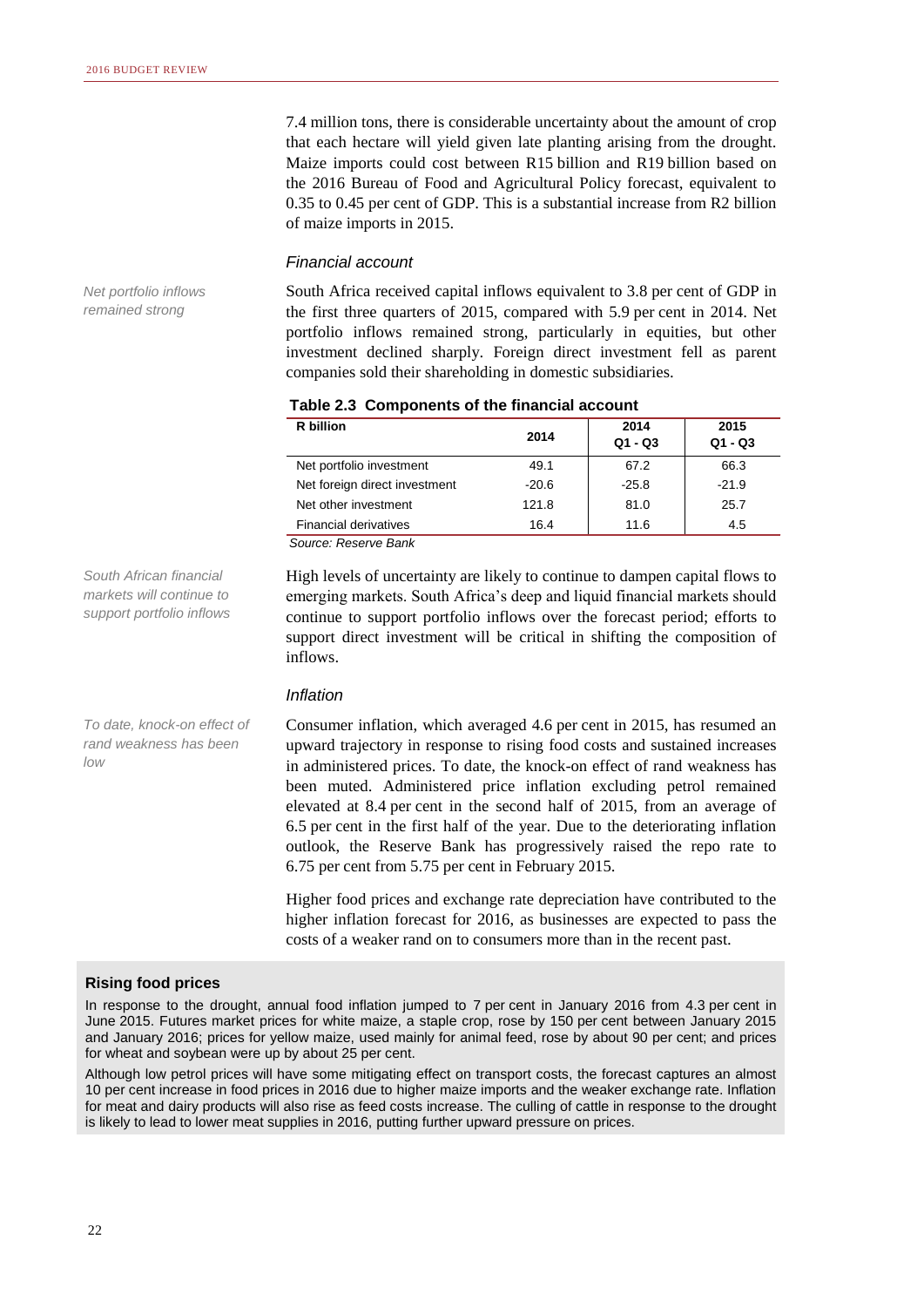Increased levels of pass through (the effect of the weaker exchange rate on domestic inflation), moderate global oil price increases and higher electricity prices are expected to keep average annual inflation above the 6 per cent target band until 2018. The forecast assumes annual average electricity price increases of about 12.7 per cent from 2016 to 2018. Revenue from administered prices must be effectively deployed by stateowned companies and municipalities if the efficiency gains of the userpays principle are to be passed on to consumers.

#### *Risks to the forecast*

Short-term risks to the forecast remain largely on the downside.

Further currency weakness could raise inflation and induce higher interest rates, leading to lower growth. Weaker-than-forecast improvements in electricity availability could further reduce growth, while higher-thananticipated electricity prices remain a risk.

Ratings agency downgrades and a continued decline in confidence could result in higher borrowing costs, additional rand depreciation, and sharper reductions in public and private investment, with knock-on effects for employment and consumption. Weaker-than projected global growth or sudden policy changes in major economies could increase financial market turbulence and lower capital flows to developing economies. Persistent oversupply in key commodity sectors could push prices down further, reducing export demand, income and employment.

## **Charting a path to higher growth**

#### **Structural change and the National Development Plan**

To sharply reduce unemployment, poverty and inequality, the South African economy needs to grow faster. The National Development Plan points out that moving towards a higher-growth economy requires structural changes, including becoming less reliant on resource-intensive industries, and promoting energy-efficient, labour-absorbing sectors.

The rebalancing of the Chinese economy towards consumption and away from investment – and the resulting decline in commodity demand – has accelerated the pace of this adjustment, with negative consequences for growth and employment over the short term.

The World Bank estimates that if South African firms could reposition themselves to take advantage of increased Chinese demand for household goods and services, an estimated R203 billion (in real 2010 rands) could be added to GDP by 2030. But the emergence of new industries to take advantage of these shifts and replace lost jobs has been hampered by weaker global growth and domestic rigidities, such as electricity and skills shortages, high broadband costs, and low levels of competition in labour and product markets.

The National Development Plan identifies the need to support sectors with high potential for job creation and benefits for the rest of the economy, alongside critical reforms to improve basic education and strengthen the capacity of the state. The plan guides government's current efforts to support the economy, focused on alleviating infrastructure bottlenecks,

*Currency weakness could lead to higher interest rates and lower growth*

*Faster growth requires structural changes*

*Weaker global growth and rigidities hamper emergence of new industries* 

*Government focused on alleviating infrastructure bottlenecks and improving business environment*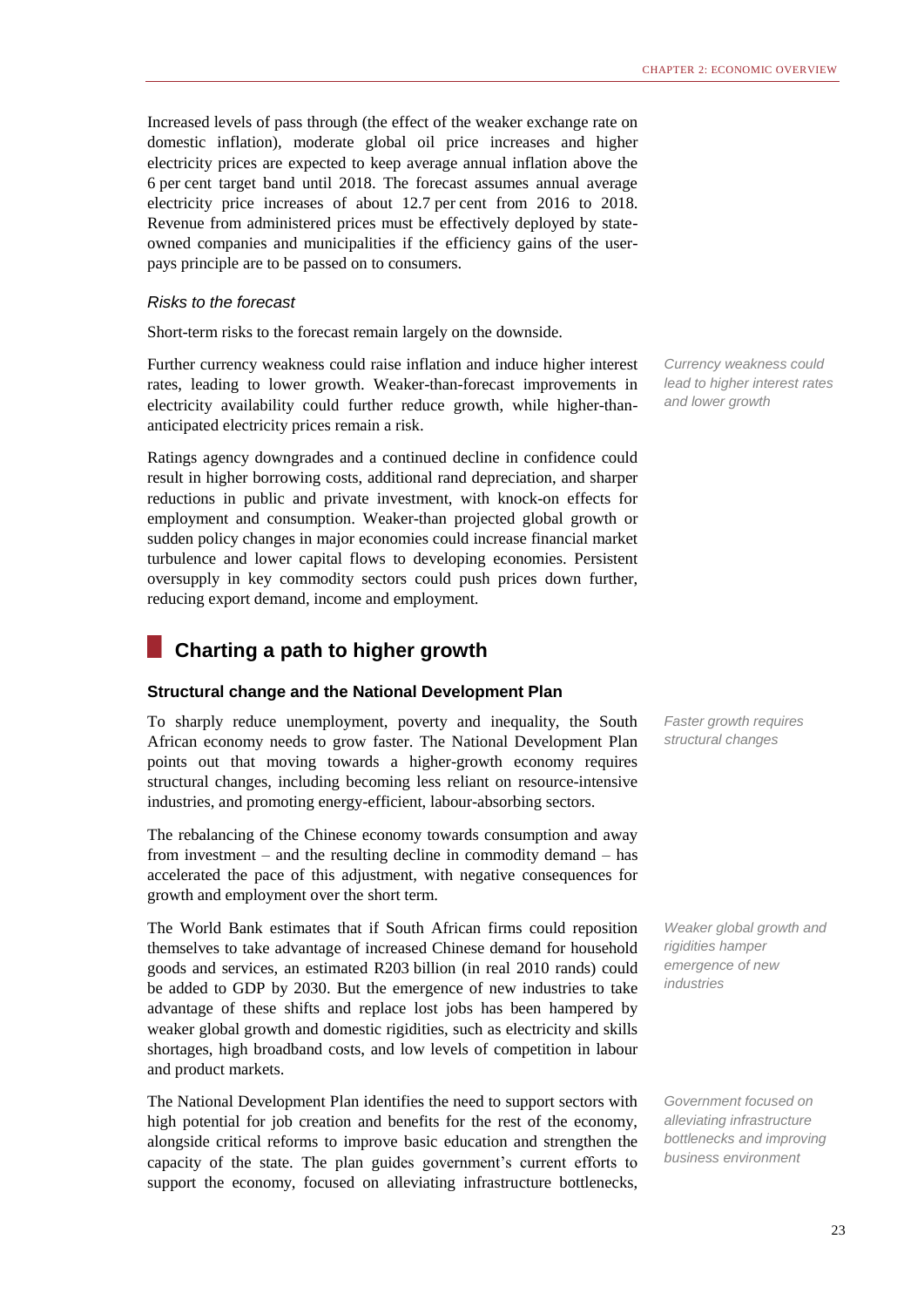improving labour relations, strengthening skills, diversifying exports, and facilitating an innovation-friendly business environment.

Table 2.4 illustrates the relationship between demand, output and employment. This sector-multiplier view shows that, for example, for every R1 million of extra agricultural output, output in the entire economy expands by R1.7 million, and total employment rises by 4.9 jobs.

|                                                                  | <b>Domestic output</b><br>multiplier | <b>Employment</b><br>multiplier effect |
|------------------------------------------------------------------|--------------------------------------|----------------------------------------|
| Agriculture, forestry and fishing                                | 1.7                                  | 4.9                                    |
| Mining and quarrying                                             | 1.4                                  | 1.6                                    |
| Manufacturing                                                    | 1.4                                  | 2.6                                    |
| Electricity, gas and water                                       | 1.6                                  | 1.4                                    |
| Construction                                                     | 1.9                                  | 4.9                                    |
| Wholesale, retail and motor trade; catering<br>and accommodation | 1.6                                  | 5.3                                    |
| Transport, storage and communication                             | 1.6                                  | 2.9                                    |
| Finance, real estate and business services                       | 1.7                                  | 3.1                                    |
| Community, social and personal services                          | 1.5                                  | 4.1                                    |

#### **Table 2.4 Sector multipliers<sup>1</sup>**

*1. Note that this does not include the effects of higher employment on consumption and therefore growth; it assumes there are no supply constraints in the economy Subsector multipliers may vary considerably*

*Source: National Treasury based on Statistics South Africa 2012 supply and use tables*

#### *A strong platform for growth*

South Africa has many advantages that support its transition to a more dynamic economy. The 2015/16 *Global Competitiveness Report* published by the World Economic Forum found that South Africa ranked 32 of 140 countries in both the capacity of businesses to innovate and company spending on research and development.

The country's strong institutional framework promotes accountability and transparency, guided by the values of the Constitution. The domestic financial sector is well regulated and capable of attracting global investment flows. South Africa ranked in the top 10 countries of the *Global Competitiveness Report* for soundness of banks, regulation of securities exchanges, and the ease of financing through local equity markets.

Prudent fiscal and monetary policies help stabilise inflation and keep interest rates relatively low, anchor investors' risk perceptions, ensure the continued inflow of capital to finance the savings shortfall and reduce fluctuations in production and investment. By minimising the size of boom-and-bust cycles, these policies support higher long-term growth.

Monetary policy remains committed to keeping inflation in check, both to support the competitiveness of South African businesses and to protect individual purchasing power. Left unchecked, inflation would take the greatest toll on poor households.

*South Africa's wellregulated financial sector can attract global investment* 

*Monetary policy committed to keeping inflation in check*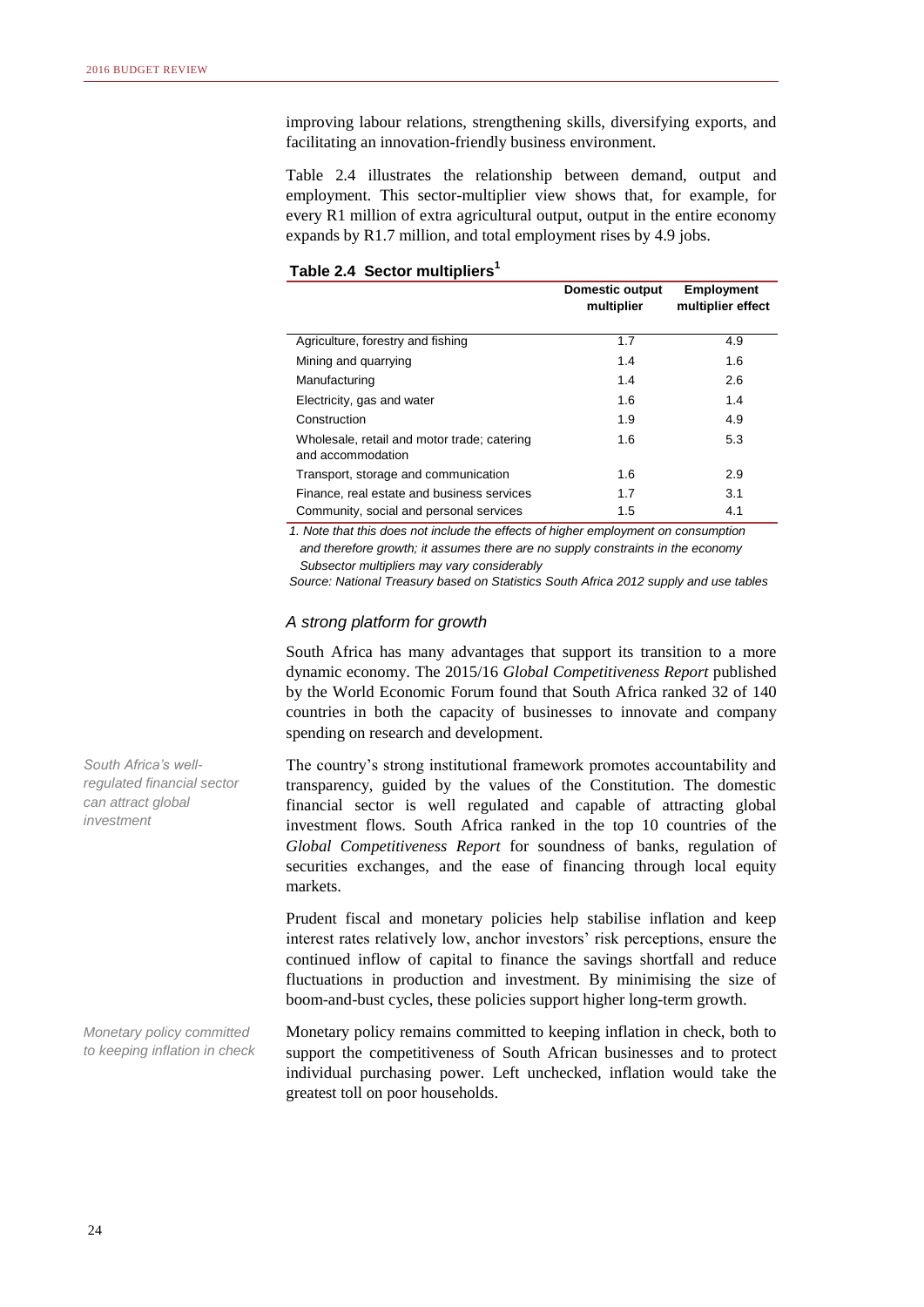#### *Supporting private investment*

For local firms to boost output and remain competitive, the economy requires greater investment, and research and development, particularly in fast-growing and emerging sectors.

Since the beginning of 2016, government has stepped up its efforts to partner with the private sector. The Renewable Energy Independent Power Producer Programme has already begun to diversify South Africa's energy mix. To date, 6 377MW of electricity have been procured through the programme, with 2 045MW connected to the grid.

Government has invited private investors to build on the success of this programme in gas and coal. Coal projects alone will lead to investment of R45 billion. Projects to generate 2 500MW of electricity from coal are being prepared, and government is planning a gas-to-power programme that will contribute 3 126MW of electricity. The gas programme is expected to result in R64 billion of investments in port, pipeline, generation and transmission infrastructure in Richards Bay, Coega and Saldanha Bay.

Broader co-investment that leverages private-sector finance and expertise for the benefit of the country will also be encouraged. The *Presidential Review on State-owned Entities* recommends partnering with the private sector to deliver economic and social infrastructure.

Government is launching Invest SA in 2016 to promote inward investment. It will be complemented by steps to reduce regulatory burdens for local and foreign investors, enhancing South Africa's position as a hub for investment on the continent.

*Government focuses on partnering with private sector*

*New public-private partnership to boost investment*

#### **Invest SA**

Invest South Africa is a public-private partnership to boost domestic and foreign investment. The initiative will include one-stop shops at national and provincial level to help investors with the procedures required to start up and run a business, and provide streamlined access to registration and authorisation processes. The inter-ministerial committee on investment promotion will ensure the policy and regulatory environment improve the investment climate, informed by recommendations of the Presidential Business Working Group.

Several other initiatives also aim to encourage greater private investment:

- Incentives provided to the automotive industry have supported announced investments of more than R20 billion. Government will review all such incentives to assess their effects on economic growth, productivity, competitiveness and jobs.
- Operation Phakisa focuses on fast-tracking solutions to promote investment in areas such as mining, the oceans economy, health and education.
- Business and government have partnered in the Sector Innovation Funds Programme to strengthen skills, innovation, technology and competitiveness in eight priority industry sectors.

Economic transformation is supported through the Broad-Based Black Economic Empowerment Act (2003) and efforts to encourage the development of black industrialists.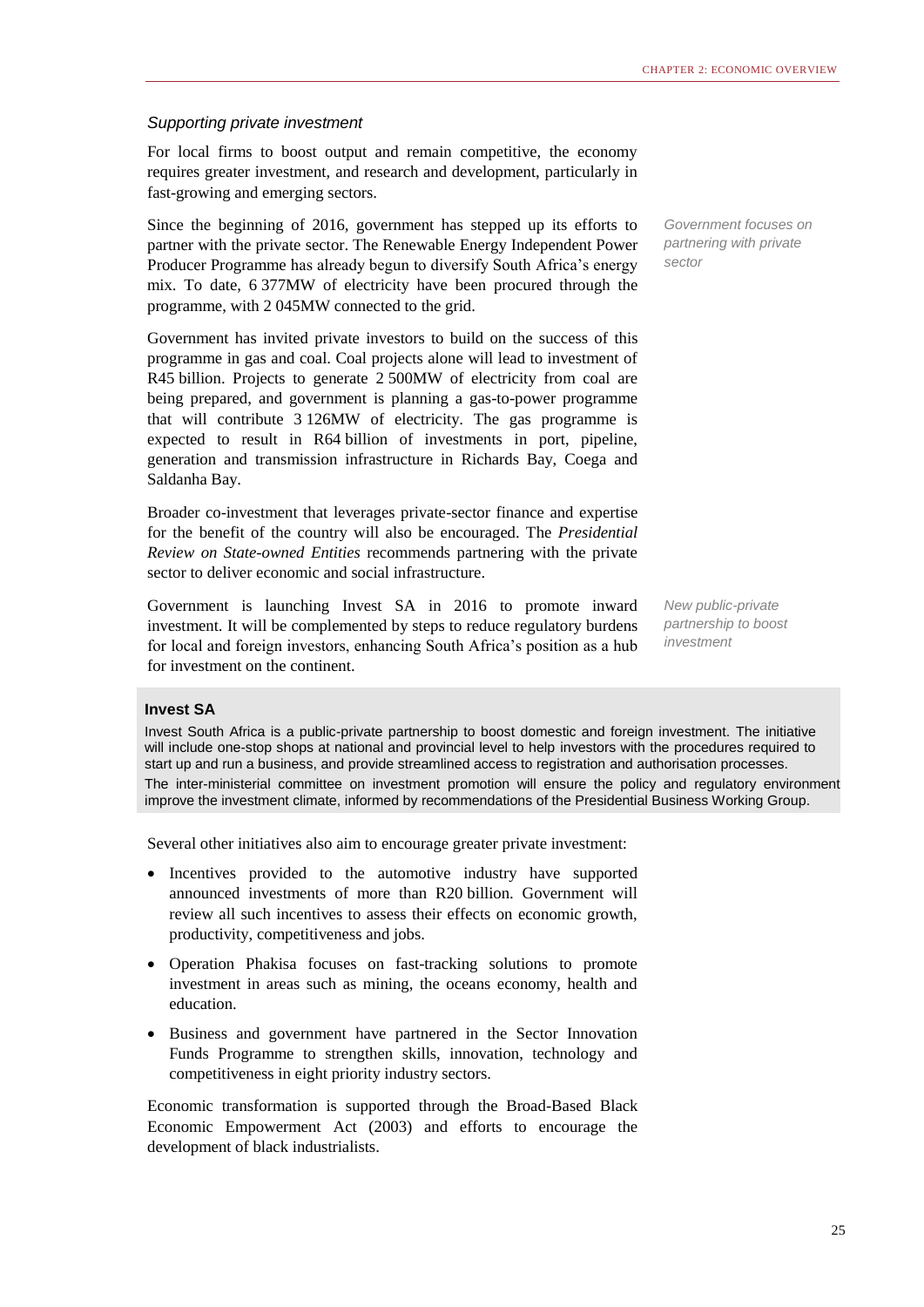*Projected public-sector capital expenditure of R865.4 billion over next three years*

*Eskom to spend R155.3 billion over the medium term*

#### *Addressing infrastructure bottlenecks*

Public-sector infrastructure spending remains a cornerstone of government's commitment to building a more agile, competitive economy. Public-sector capital expenditure of R865.4 billion is projected over the next three years. As infrastructure constraints ease, private-sector investment is expected to increase.

Over the past year, electricity availability was bolstered with the completion of the first unit of the Medupi power station and the Sere wind farm. Projected capital investment by Eskom totals R155.3 billion over the medium term. This includes continuing work on the Medupi and Kusile power stations, and strengthening of transmission and distribution grids. Additional units from Ingula power station will be connected in 2017.

In addition to the US\$3.5 million feasibility study to expand and transmit Mozambique's hydro power and diversify South Africa's electricity supply, the Southern African Development Community's Project Preparation and Development Facility has allocated US\$2.1 million to investigate the feasibility of a new transmission line in Zimbabwe to benefit the regional power pool.

Transnet will spend R77 billion over the next three years. Although total investment spending has fallen, reflecting weaker growth and commodity prices, spending has been reprioritised to accelerate investment in ports.

Large urban municipalities continue to support city development projects. The first phases of bus rapid transit systems are operational in Tshwane, Johannesburg, Cape Town and George, with construction starting in eThekwini. Complementary precinct development and bulk infrastructure programmes include over 90 investment projects worth an estimated R80.5 billion. Construction to the value of R39.3 billion is currently under way.

#### *Improving policy coordination, certainty and implementation*

Building a capable state requires government to improve the effectiveness of the public sector and strengthen the governance of state-owned entities. Progress in this area includes the following:

- Socioeconomic impact assessments became compulsory in September 2015. Departments are required to define the issue that a proposed policy or regulatory change is intended to address, and to assess the consequences of any such change. Impact assessments for dozens of bills, policies, plans and regulations have already been reviewed, including for the Integrated Energy Plan, the Insurance Bill and the Communal Property Associations Amendment Bill. The Department of Planning, Monitoring and Evaluation works with departments to ensure that outcomes are integrated with budgetary processes and the National Development Plan.
- Government has enacted a programme of reforms at state-owned companies (see Chapter 8). These reforms include stabilising entities that are not financially sustainable, and strengthening governance arrangements. Government looks favourably on increased privatesector participation where appropriate.

*Government improving effectiveness of public sector*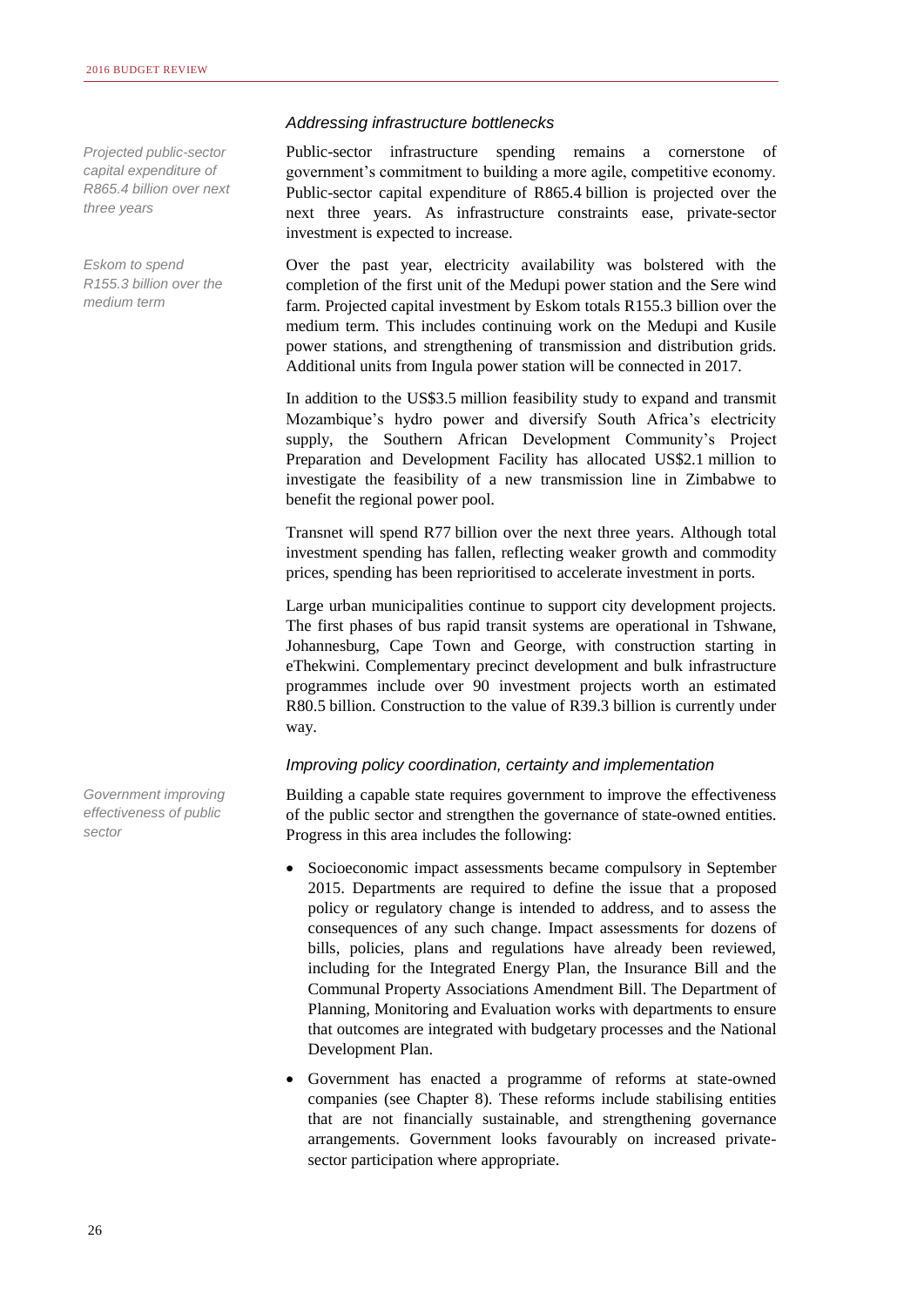During 2016, it is expected that Parliament will pass the Minerals and Petroleum Resources Development Amendment Bill to support greater investment and certainty in the sector.

#### *Labour relations*

Government is finalising a framework with business and labour, under the auspices of the National Economic Development and Labour Council, to reduce economic disruption caused by large, protracted strikes. Social partners have reached agreement on the principle of a national minimum wage; deliberations continue on an appropriate level. Rebuilding trust between business and labour is critical for finding collaborative solutions as the economy undergoes structural change. Government continues to advance the introduction of secret ballots, the introduction of codes of good practice and reinvigorated workplace forums to improve labour relations.

The Commission for Conciliation, Mediation and Arbitration continues to take an active role in settling disputes; as a result the number of arbitration proceedings has fallen by more than 75 per cent since 2003.

#### *Improving the ease of doing business*

Regulatory barriers increase operating costs and place a particularly heavy burden on small business, reducing competitiveness. Government is acting to assist business through a range of measures:

• The visa regime has been eased to facilitate tourism and business travel.

#### **Recent visa amendments**

- Biometric security checks are now being implemented at South Africa's main international airports. Travellers using these hubs will no longer require transit visas.
- In-person visa applications will not be required if travellers are using accredited agencies. A number of Chinese tour operators have been accredited, and the process of accrediting Indian and Russian tour operators is under way.
- Long-term, multiple-entry visitor visas are now available for businesspeople and academics from Africa. A 10-year visa waiver is available for business executives from BRICS countries, allowing them to remain in the republic for 30 days at a time.
- The Department of Small Business Development is working with municipalities to cut red tape and improve infrastructure for township and rural enterprises. It plans to help small businesses open bank accounts, register companies and draft business plans. The department will also help small firms set up cooperatives, and gain access to local and international markets.
- Nine of South Africa's largest municipalities are participating in a programme intended to reduce red tape for business in areas such as getting construction permits, obtaining electricity connections and registering property.

#### **Turning challenges into opportunities**

South Africa remains the largest direct investment destination in Africa, but more can be done to transform current challenges into opportunities. Short-term measures can include:

*Rebuilding trust between business and labour is critical*

*Visa regime eased to facilitate tourism and business travel*

*Municipalities working to reduce red tape*

*South Africa remains largest direct investment destination on continent*